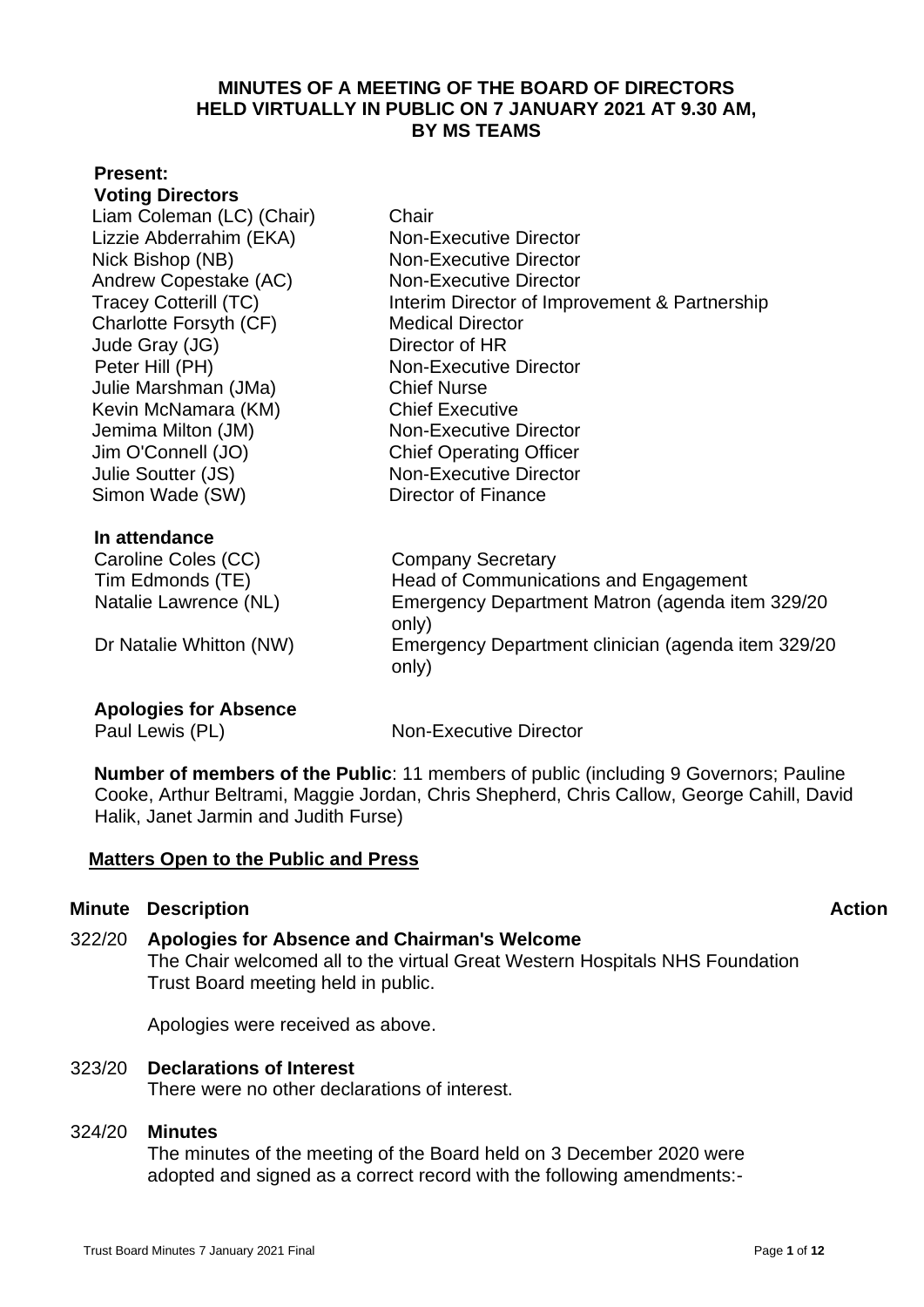288/20 : Declarations of Interest - Add the new role as '*Commissioner for Gloucester City Council Race Equality Commission'.*

292/20 : Questions from the public to the Board - Change wording in last sentence to 'associated with *any condition related to* time…'.

295/20 : IPR : Our Care – Replace the work *interrupted* in the 3<sup>rd</sup> paragraph with '*interpreted'.*

298/20 : Chair of Mental Health Governance Committee Overview - Add a further sentence *'In the light of this, it was agreed that the Director of Finance would seek assurance from the commissioners that the funding that had been allocated for the Priory beds remained available for specialist CAMHS services even though the Priory beds were no longer available.* 

#### 325/20 **Outstanding actions of the Board (public)**

The Board received and considered the outstanding action list.

326/20 **Questions from the public to the Board relating to the work of the Trust** There were no questions from the public to the Board.

# 327/20 **Chair's Report, Feedback from the Council of Governors**

The Board received a verbal update which included:-

New Governor – The Trust welcomed a new appointed governor Jennifer Seavor who replaced Douglas Looman as representative for Prospect Hospice in December 2020.

Public Health Talks – The next virtual public Health Talk was due to take place on 21 January 2021 on Diabetes.

Liam Coleman, Chair also added that as we entered into 2021 it continued to be a challenging and difficult time and, as a Board, wished to pause and pay tribute to those people who had passed away, and also to say how proud the Board were for the way the Trust had responded to the huge challenges that came our way in 2020, and to thank each and every colleague within Great Western Hospital and our partner organisations. We are fully aware of what our colleagues have experienced this year both professionally and personally, and we know that would continue to be challenging. As a Board we would continue to do what we can to keep the focus on colleagues wellbeing as well as patient care.

The Board **noted** the report**.**

#### 328/20 **Chief Executive's Report**

The Board received and considered the Chief Executive's report and the following was highlighted:-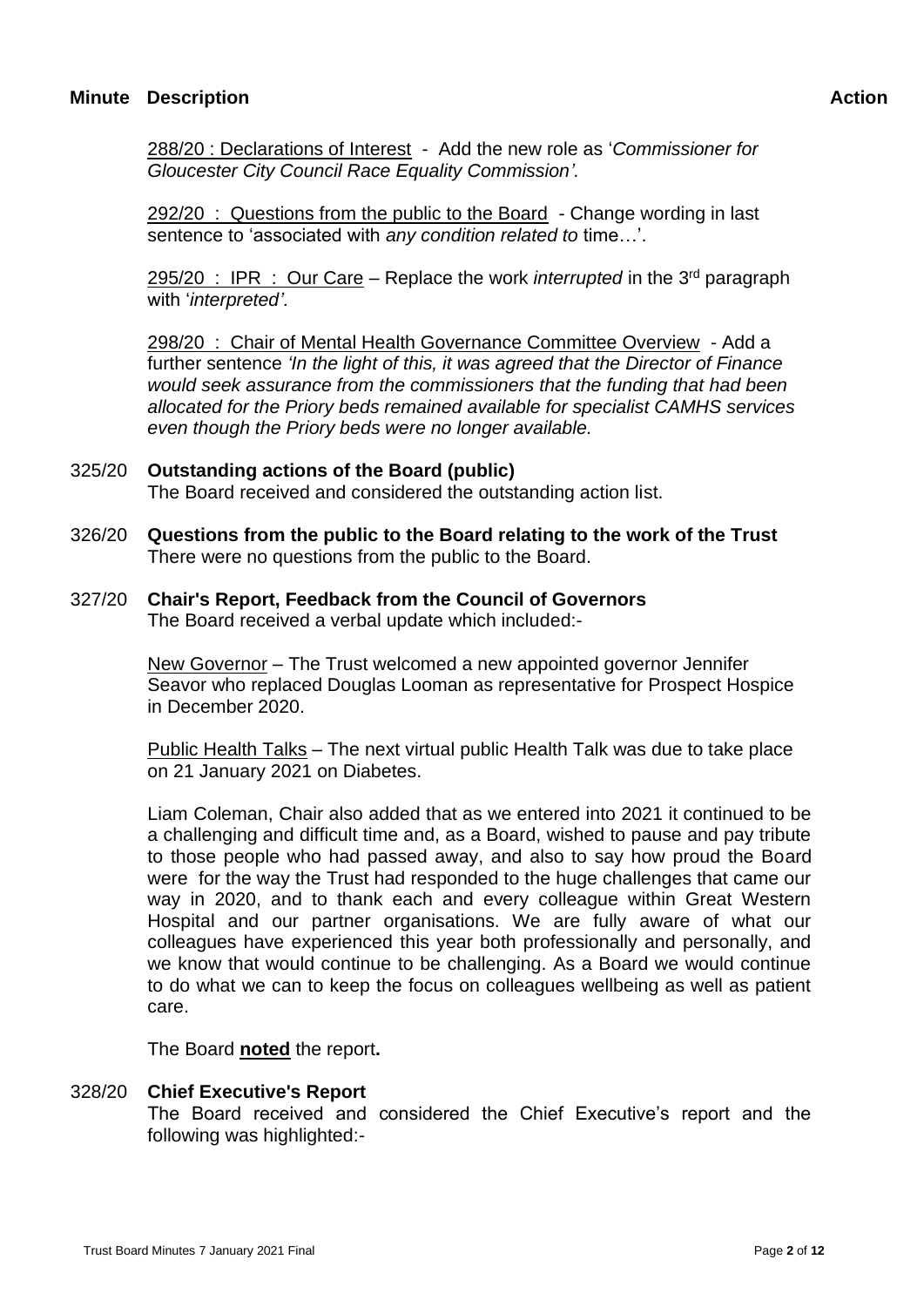Covid-19 Update - As the Trust moved into a challenging period with covid infections a review of committee approach would be undertaken and any adjustments would be communicated with Board members.

An update on the current position in terms of the number of covid patients was shared together with the impact on activity and staffing in light of the significant increase in covid patients. There remained a continued focus on staff health and wellbeing especially as it was approaching a year since the first covid patient and staff had been working continuously at personal risk to them and their families.

Vaccination Programme - The Trust were identified as one of the first 50 hospitals in the country to launch the COVID-19 vaccination programme and were leading on this in the BSW STP. The first vaccination was given on 9 December 2020 and since the launch 2,500 people had been vaccinated before Christmas.

Infection Control and Prevention - Infection control and prevention remained a key priority for the Trust. There had been a number of small localised outbreaks which had successfully been contained.

Nursing Time Award - The Trust's health and well-being team had won a national Nursing Times award in the 'best wellbeing and staff engagement initiative' category, together with Sam Walklett, Health and Wellbeing Project Manager, who had won the regional Parliamentary Award and would go on to represent the region at the national awards next year.

Lizzie Abderrahim, Non-Executive Director asked what degree of health and well-being was being put in place given the increasing pressures and also the safeguards in connection with hoax stories in the media about hospitals being empty. Kevin McNamara, Chief Executive replied that the stories were disheartening and the Trust were keeping a close watch on social media coverage. The Trust also had a good relationship with the local police and shared intelligence within the BSW region to enable any appropriate prosecution. In terms of staff health and well-being, varying different options were being explored to further support staff through this second wave and also to identify any gaps.

Andy Copestake, Non-Executive Director asked how many ICU beds were occupied and what lessons had been learnt in the treatment of covid so that less patients required ICU treatment. Jim O'Connell, Chief Operating Officer replied that in this wave the correlation to ICU beds and general beds was very different and that currently there were 8 patients in ICU compared to 26 in wave 1. Charlotte Forsyth, Medical Director added that a greater number of patients were being cared for on the wards and that treatment strategies had changed which also had led to shorter lengths of stay in hospital. The age profile had also changed with a lower age affected, averaging 55 year olds.

Andy Copestake, Non-Executive Director asked if the Trust had received the Oxford AstraZeneca vaccine. Charlotte Forsyth, Medical Director replied that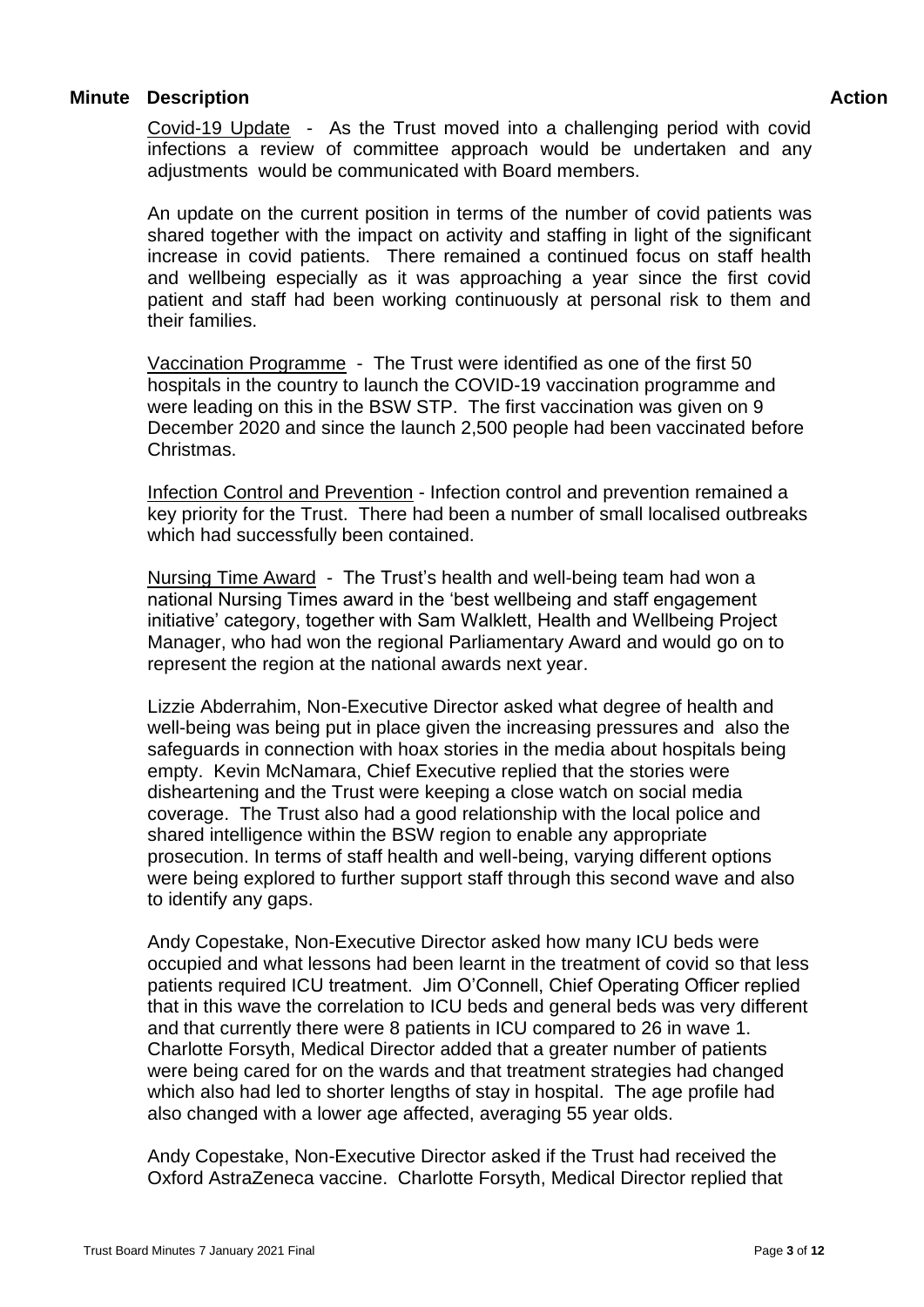the Trust had only received the Pfizer/BioNTech version, however had prepared for both in terms of staff training.

Julie Soutter, Non-Executive Director asked if there were any concerns filtering through with regard to the change in dosage in extending the second dose to up12 weeks. Charlotte Forsyth, Medical Director replied that no issues had been raised. Kevin McNamara, Chief Executive added that the rationale behind the change was to reduce hospitalisation and maximise the lives that can be saved.

The Board **noted** the report**.**

#### 329/20 **Patient Story**

*Natalie Lawrence, Emergency Department Matron and Dr Natalie Whitton, Emergency Department joined the meeting* 

The Board received a patient story that highlighted the successful implementation of the High Intensity User (HIU) Programme which identified high intensity service users to offer support and find out the underlying reasons behind their frequent trips to A&E. The HIU programme helped some of the most vulnerable people in society while saving NHS resources through reductions in A&E attendances, 999 calls, and non-elective admissions. This programmes yielded positive and meaningful outcomes for clients and their families, including the opportunity to regain friends and purpose, prevent crises, address loneliness or social isolation, and return to employment, as well as a reduction in or prevention of self-harm and dependency on family and friends.

There followed a robust discussion on this initiative which included how the Board could support in taking this programme forward, the financial savings as well as the quality of care aspect, partnership working especially agencies outside the healthcare sector, and equality & diversity.

It was acknowledged that this initiative not only covered improvements in patient quality of care but also from a financial, system working and staff well-being perspective and therefore had all the components for a good transformation case study. It was suggested that for further support and to drive this initiative forward it should be considered part of the Transformation Programme.

**Action : Director of Improvement and Partnership**

The Chair thanked the team for their great efforts and reiterated the Board's offer of support to develop this valued initiative to the next stage.

The Board **noted** the staff story.

### 330/20 **Integrated Performance Report**

The Board received and considered the Integrated Performance Report (IPR) which provided commentary and progress on activity associated with key safety and quality indicators in October/November 2020.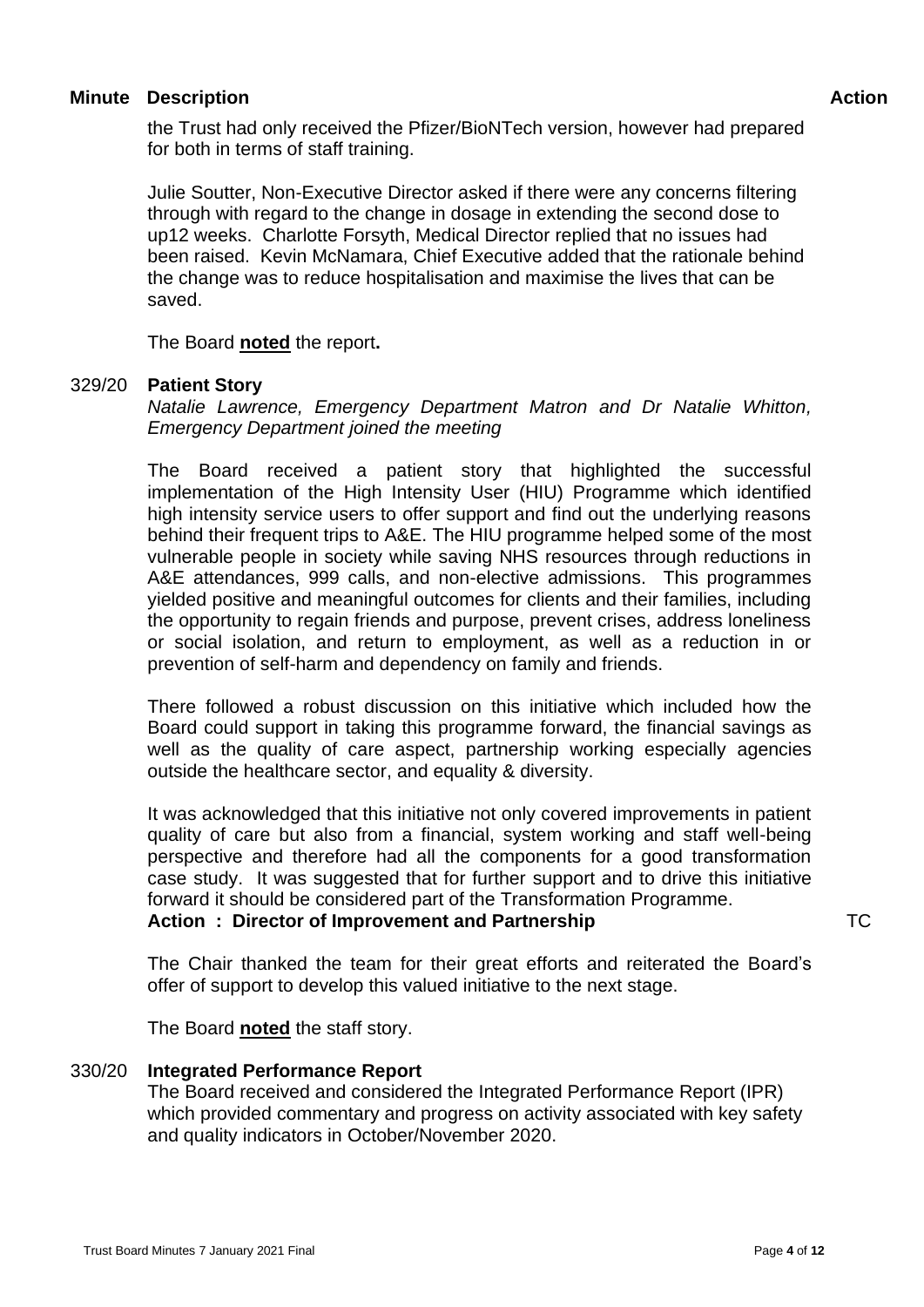### **Part 1 : Operational Performance**

#### **Performance, People and Place Committee Chair Overview**

The Board received an overview of the detailed discussions held at the Performance, People and Place Committee around the IPR at its meeting on 23 December 2020 and highlighted the following:-

Board Assurance Framework (BAF) - Assurance level green as the Committee felt that the BAF provided evidence of assurance and flagged those areas to seek further assurance.

Emergency Access 4hr Standard – Assurance level amber. Although the Trust were not achieving the standard it was ranked at  $27<sup>th</sup>$  within the country for ED performance and most importantly improvement plans were in place and were striding to achieve the national performance.

Referral to Treatment Time & Diagnostic Waits - Assurance level red. This was mainly due to the country being in a state of flux due to the impact of covid-19 not because there were no plans or effort in place and the Committee would monitor these closely.

Cancer - Assurance level green. Good overall performance with challenges being managed.

Surgical Pathway - Assurance level red. It was acknowledged that theatres were under enormous pressure due to covid however the Committee remained concerned at the lack of progress.

Liam Coleman, Chair endorsed the new approach in assurance levels within the new Chair Board Committee reports as this indicated clear visibility on performance however clarified that red was not intended to indicate a lack of understanding or transparency but a concern around controls, compliance, actions or outcomes.

The Board received and considered the operational performance element of the report and the following highlighted:-

Overview - The current position was outlined which included a system overview, current performance figures and to note the significant deterioration in ambulance handover due to a combination of winter, increase in covid numbers and mutual aid.

ED Performance - Performance against the 4 Hour Access standard had dropped to 86.98%, although this was still within normal cause variation. Daily 'Criteria to Reside' calls with partners had been introduced to improve patient flow. These focused on unblocking internal and external delays to discharges and providing support to wards to identify 'Golden Patients' for early discharge.

Referral To Treatment (RTT) - The gradual improvement in performance against the Referral To Treatment (RTT) standard continued however performance was still well below target due to the on-going impact of Covid-19.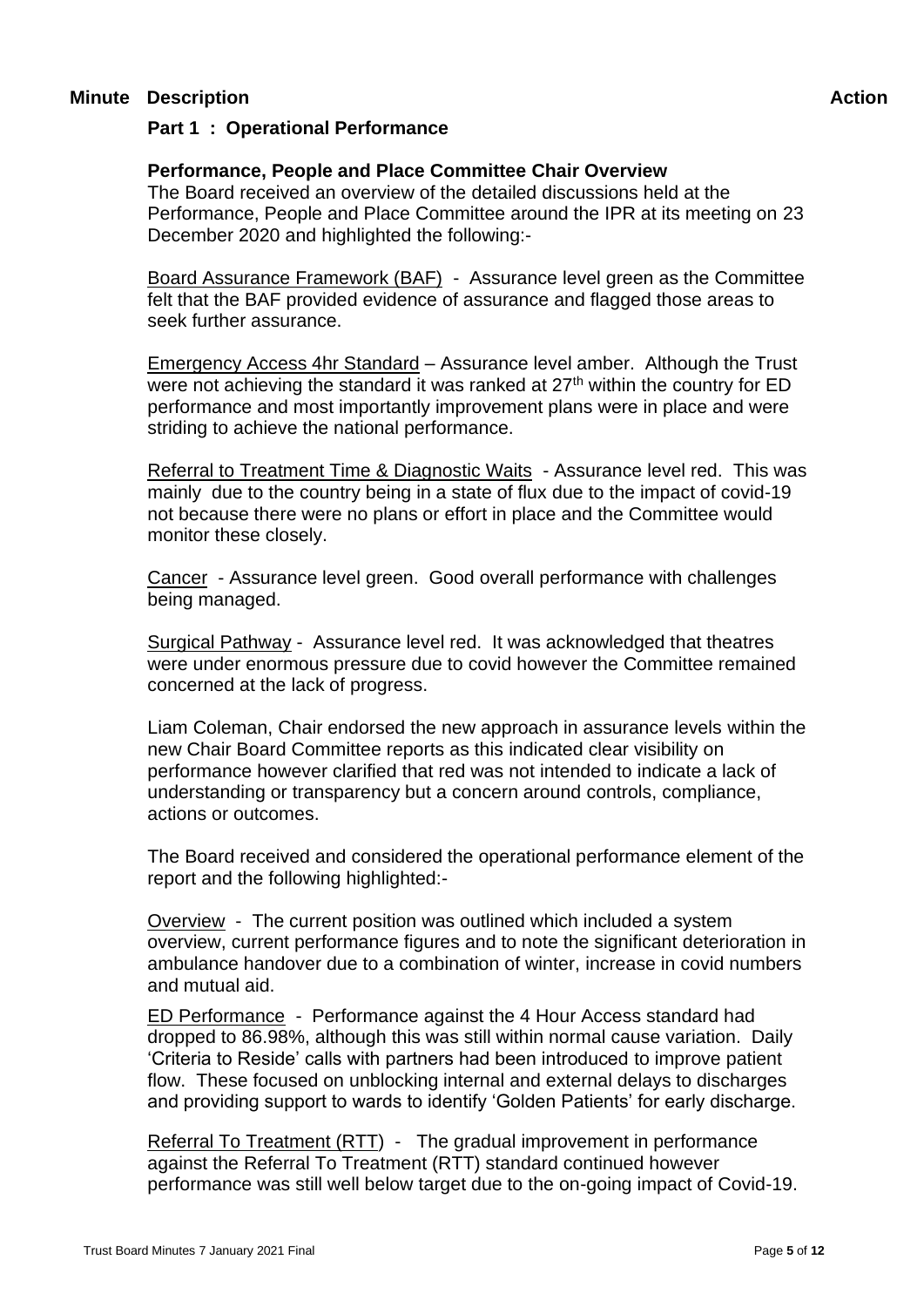For the first time since May, the PTL decreased in size by 26 patients. RTT performance was being measured and reported against the previous year's activity as part of the Phase 3 Recovery Programme.

Diagnostics Performance - In terms of diagnostic performance, the DM01 performance saw an improvement in performance to 55.7% compared to 52.3% in September.

Cancer Performance - The Cancer 62 Day Standard had seen an improvement in performance this month to 79% from 73.1% in September. In October; the patient pathways were delayed with initial diagnostics, outpatient capacity, preassessment clinics (PACS) and theatre capacity and many of the Covid-19 delay patients had now been treated.

Stroke Performance - A downturn in performance around admission times to the Acute Stroke Unit (ASU) was impacting on the Trust's Stroke SSNAP score, with ring fenced ASU beds allocated to long waiting patients in the Emergency Department (ED). However, the projected performance for Q2 remained a B. Actions were currently focusing on the target of admission to ASU time as delays here contributed to delays further into the patient pathway.

Liam Coleman, Chair asked if, from a Board or Chair perspective, there was anything more that could be done in terms of working within the BSW system or partner hospitals. Jim O'Connell, Chief Operating Officer replied that the relationships were working well. It was noted that a new set of standards in urgent care were currently out for consultation with proposals for updated standards aimed to capture what matters clinically to patients and end hidden waits. This would result in a change in reporting which would be discussed in depth at the Performance, People and Place Committee when known. **Action : Chief Operating Officer**

Liam Coleman, Chair asked, in the context of the red assurance rating for appraisals, whether an option could be considered for shorter, quicker appraisals to suit the challenges of coping with the demands of the pandemic. Charlotte Forsyth, Medical Director added that from a medical perspective the GMC guidance for wave 2 was for the appraisal to be used to check the health and well-being of staff. Jude Gray, Director of HR agreed and took the action to review the current paperwork and appraisal process to ensure there was a focus on health and wellbeing.

**Action : Director of HR**

### **Part 2 : Our Care**

### **Quality & Governance Committee Chair Overview**

The Board received an overview of the detailed discussions held at the Quality & Governance Committee around the quality element of the IPR at the meeting held on 17 December 2020 and the following highlighted:-

Board Assurance Framework - Assurance rating amber as all the strategic risks required further actions in order to make progress.

JG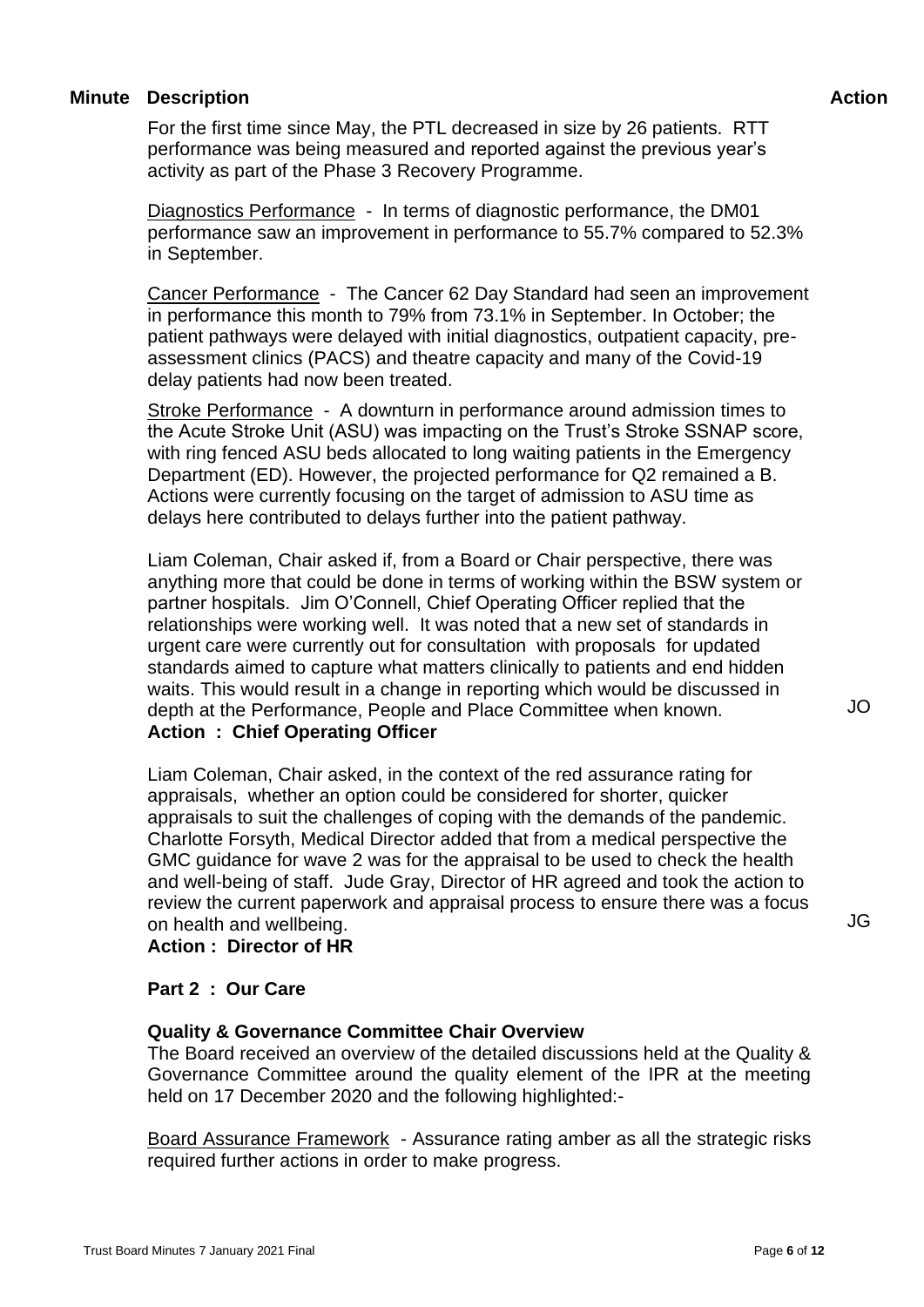Integrated Performance Report - Assurance rating amber as key items ongoing for some time and continued concern with regard to the number of complaints and pressure ulcers.

There followed a discussion around the mortality indicators although both indicators were below the 100 national average score and did not generate a need for instant and urgent investigation, the SHMI showed an increasing trend and therefore a review was being undertaken around patients who had died within 30 days of discharge to aid the understanding of what was driving the increase.

Getting it right first time (GIRFT) - Assurance level red as there were unacceptable long delays in progress on some topics. It was noted that this was not a criticism on the Medical Director but more to do with improvement culture within the organisation.

There followed a discussion on GIRFT and particularly the lack of progress. It was agreed that the Medical Director could not do this solely and it was suggested that GIRFT should be considered under the Transformation Programme. Tracey Cotterill, Interim Director of Improvement and Partnership agreed to follow this up.

#### **Action : Interim Director of Improvement and Partnership**

Provider Licence Annual Review - Assurance level green.

The Board received and considered the quality performance element of the report with the following highlighted:-

Infection Control - A total of 156 patients were diagnosed with Covid-19 during November 2020, up from 73 in October 2020. One of these cases was judged to be hospital acquired. 23 deaths were recorded during November bringing the total at GWH to 152 cases during 2020/21 to date.

Pressure Ulcers - The data for Acute Hospital Tissue Viability Incidents was showing special cause for concern as the number of Acute Hospital tissue viability incidents in month had risen above the upper control limit. This was as a result of improved processes for validating the category and origin of the pressure ulcer.

Complaints - There was a review around the management of complaints being undertaken to improve the process.

Jemima Milton, Non-Executive Director asked if there was an explanation why there were no patients with flu. Julie Marshman, Chief Nurse replied that all the measures put in place to protect from covid has had a significant impact on flu.

Liam Coleman, Chair asked if covid testing differentiated between the differing variants. Julie Marshman, Chief Nurse responded that some trusts had sent samples to Porton Down but Great Western was not one of those trusts. However from feedback from other organisations on how the virus was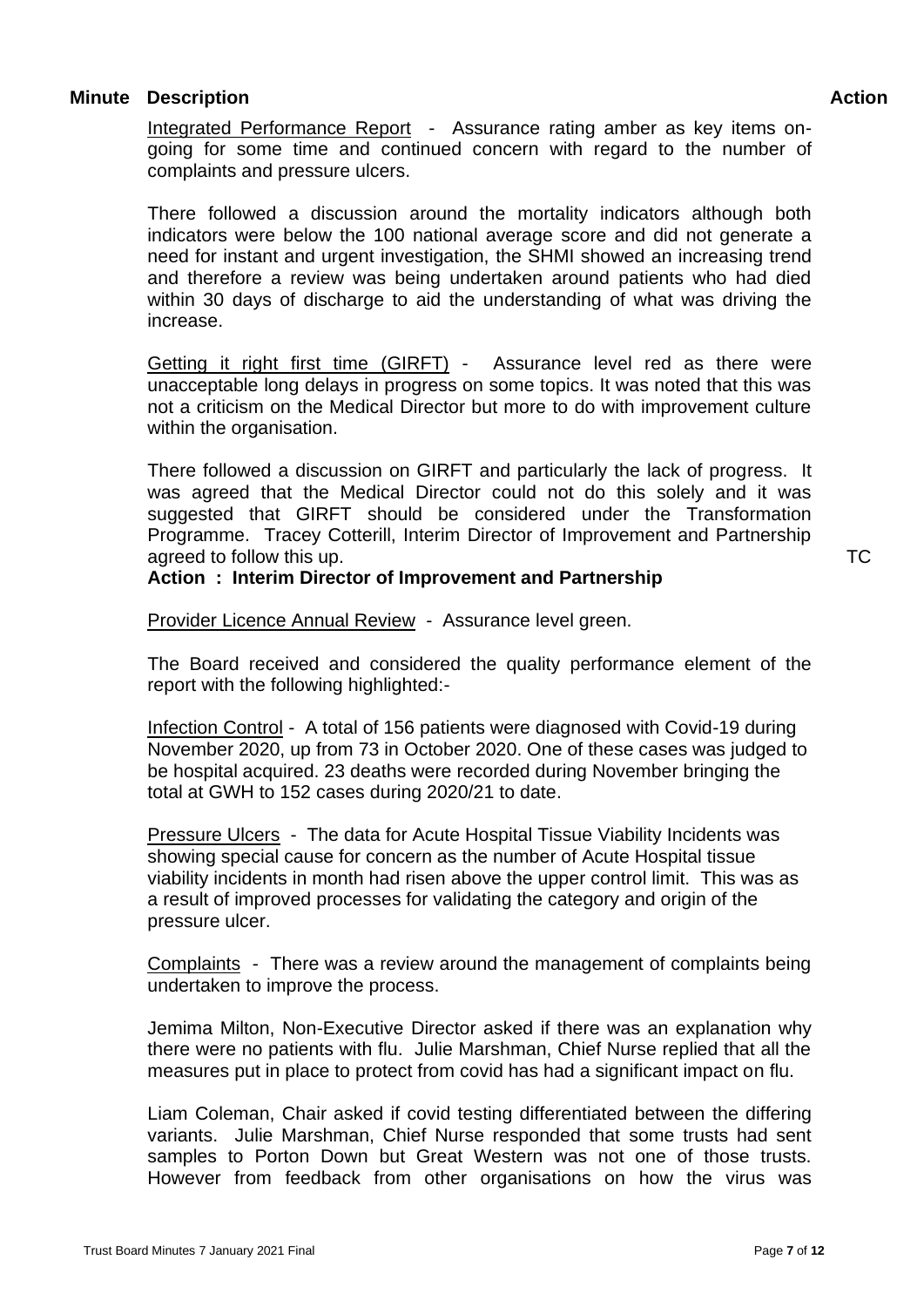transmitting in this phase the Trust was seeing the new variant. **Part 2 : Our People**

The Board received and considered the workforce performance element of the report with the following highlighted:-

Agency spend - In November agency spend was over plan, Trust activity and Covid-19 related impact had resulted in a significant increase in demand for additional staffing resulting in 156.77WTE worked above budget.

Vacancy position - The vacancy position decreased in October. Virtual recruitment continued to work effectively for the Trust with successful recruitment campaigns to senior leadership roles and a range of virtual open events for departments, wards and student recruitment. The time to hire for October was 28 days (within the KPI target) from advert live to start date confirmed, this improvement was attributed to the introduction of the TRAC system and implementation of the Recruitment strategy.

Mandatory Training - Overall mandatory training performance was 83.10% and below target of 85%. Data recording issues remained a source of frustration and will be reduced once Training Tracker is decommissioned and recording is via ESR.

All areas of the People IPR had been discussed in depth at the Performance, People and Place Committee.

Jemima Milton, Non-Executive Director asked if the Trust was experiencing staff having to take time off due to adverse side effects from the Covid vaccination. Jude Gray, Director of HR replied that there appeared to be minimal reaction to the first dose but would have better data in a few months.

Liam Coleman, Chair asked what measures were being put in place to promote health and wellbeing within the trust and encourage staff to use the interventions and support sessions as the increase in pressure continued. Jude Gray, Director of HR explained that there was a 3-pronged approach; an oversight team to continue and improve health and well-being; a wellbeing support team; and health & wellbeing advocates.

#### **Part 4 - Use of Resources**

#### **Finance & Investment Committee Overview**

The Board received an overview of the detailed discussions held at the Finance & Investment Committee around the financial element of the IPR at the meeting held on 21 December 2020 and the following highlighted:-

- The report was similar to last month's except for the IT Infrastructure which now had an assurance rating of green.
- The two red assurance ratings were around Business Planning & Budget Setting purely as there was no national guidance published as yet, and, also as the Committee had not yet had sight on the Financial Recovery and Efficiency report however it was acknowledged that that progress had been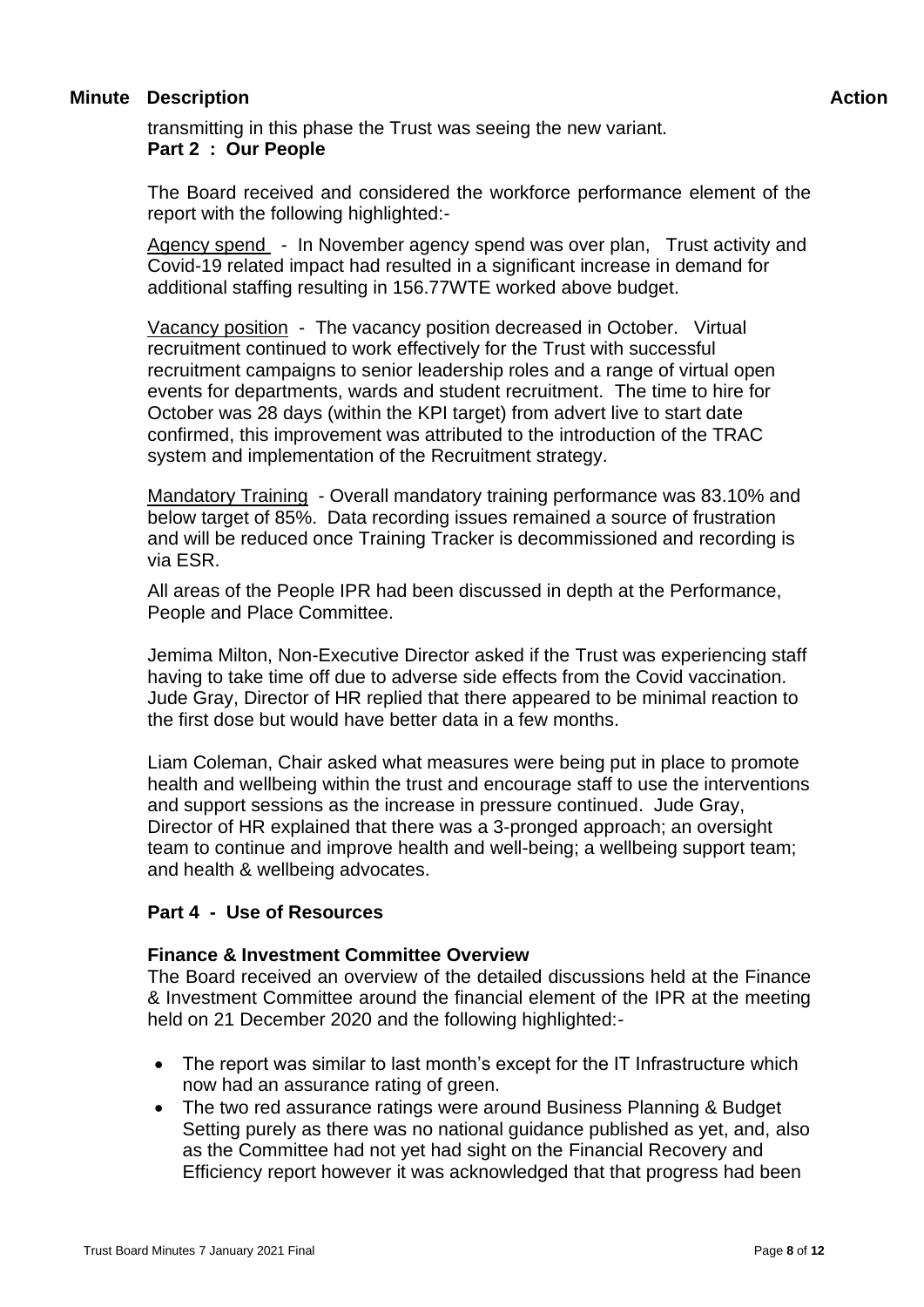made behind the scenes.

Liam Coleman Chair asked about the funding to support the replacement of the steam generator and questioned whether the Trust was confident this was progressing. Simon Wade, Director of Finance replied that the business case would be presented to the Finance & Investment Committee in February 2021. **Action : Director of Finance**

SW

The Board received and considered the Financial Performance element of the report with the following highlighted:-

- The Trust had received notification from NHSE/I that the financial baseline had been reviewed for M7-12 and the financial control total had been adiusted.
- Pay was underspent due to vacancies and slippage in Hospital Discharge Programme and Reset and Recovery schemes.
- Non-pay expenditure was overspent due to estates dilapidation costs and carbon energy costs, both of which were funded by additional income.
- There was a good degree of confidence around spend with regard to the Trust capital plan for 2020/21. The EU transition risk had not materialised however there was the additional risk arising from the availability of contractors during lockdown for construction and this would be monitored closely over the coming months, together with the continued risk of the Elective Incentive Scheme penalty of £1m.
- Although no national guidance had been published yet work around the planning process had commenced with the Divisions.

There followed a discussion around year end processes and whether there would be any disruption due to the continued pandemic. Although there were no concerns around producing the accounts at this stage there would be more audit topics because of the uncertainty. It was noted that the audit plan for 2021/22 would be discussed at the Audit, Risk and Assurance Committee next week.

### *RESOLVED*

#### *to review and support the continued development of the IPR and the ongoing plans to maintain and improve performance.*

#### 331/20 **Ockenden Report**

The Board received and considered a paper that provided an initial briefing detailing the recommendations and findings from the Ockenden Report (December 2020) and the following was highlighted:-

- Paul Lewis had been identified as the Non-Executive Director Maternity Champion.
- The Assurance Assessment Tool submission date was 15 January 2021
- The full report would be shared with the Quality & Governance Committee on 21 January 2021.
- Monthly reporting to Board would be through the Integrated Performance Report, specifically serious incidents in maternity.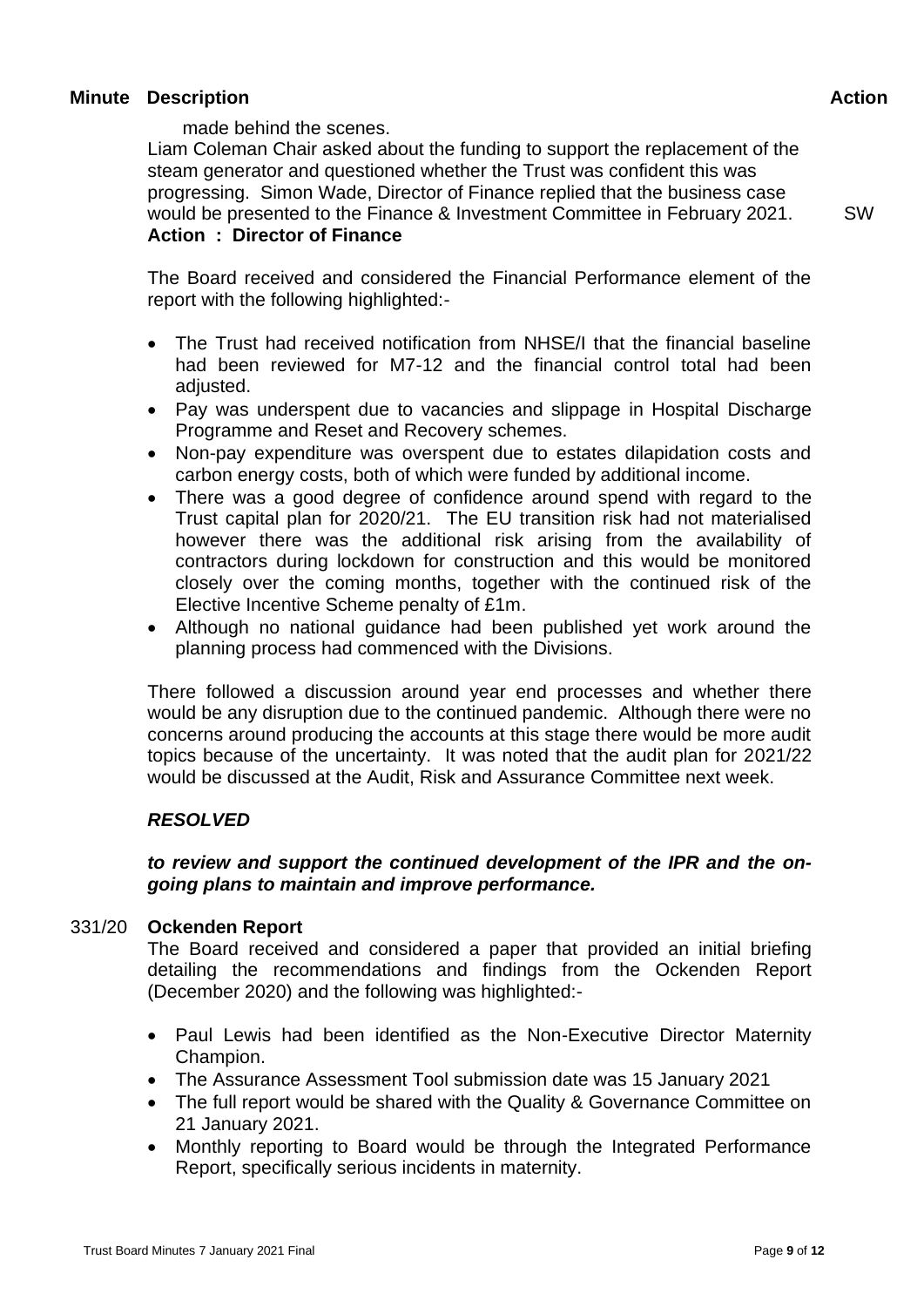• There were no significant issues or concerns found in the initial findings within the Trust, however there was learning and therefore processes and procedures would be strengthened.

Nick Bishop, Non-Executive Director asked for clarification on the weekend labour ward cover. Julie Marshman, Chief Nurse replied that although ward rounds were in place changes would have to be made as physical presence for all staff was required. Julie Soutter, Non-Executive Director asked how this was going to be implemented as it was not referenced in the report. Julie Marshman, Chief Nurse responded that this would be done through changes to job plans which would result in a cost pressure, and this detail would be included in the final report

Julie Soutter, Non-Executive Director asked whether assurance mechanisms were in place within the Trust and were effective. Julie Marshman, Chief Nurse confirmed that additional controls had been put in place and were effective.

Andy Copestake, Non-Executive Director acknowledged that this was an important area however recognised that considerable investment was required and asked where the funding was coming from or would it increase the Trust's bottom line deficit. Kevin McNamara, Chief Executive replied that there was no additional funding and would be part of discussions both internally and externally with commissioners. Julie Marshman, Chief Nurse added that although the CNST money would be ring fenced, the standards had increased significantly and it was not certain that the Trust would receive this funding this year.

It was acknowledged that the Trust were committed to all the recommendations from the Ockenden Report but recognised that the financial cost pressure would be a challenge.

### *RESOLVED*

- *(a) to note the Ockenden Report and the on-going work that will be undertaken in response; and,*
- *(b) to delegate oversight of the Assurance Assessment Tool by the Quality & Governance Committee for submission on 21 January 2021 with all subsequent reviews and reports being presented to Board as stipulated in the recommendations.*

### 332/20 **Equality & Diversity Annual Report 2019-20**

The Board received and considered the Equality & Diversity Annual Report for 2019/20 which outlined the Trust's performance in relation to the national context of statutory, mandatory and regulatory requirements and provided evidence of progress and achievements during the period. The report had been discussed robustly at Performance, People and Place Committee.

The Board **noted** the report.

#### 333/20 **Equality, Diversity and Inclusion Strategy 2020-24**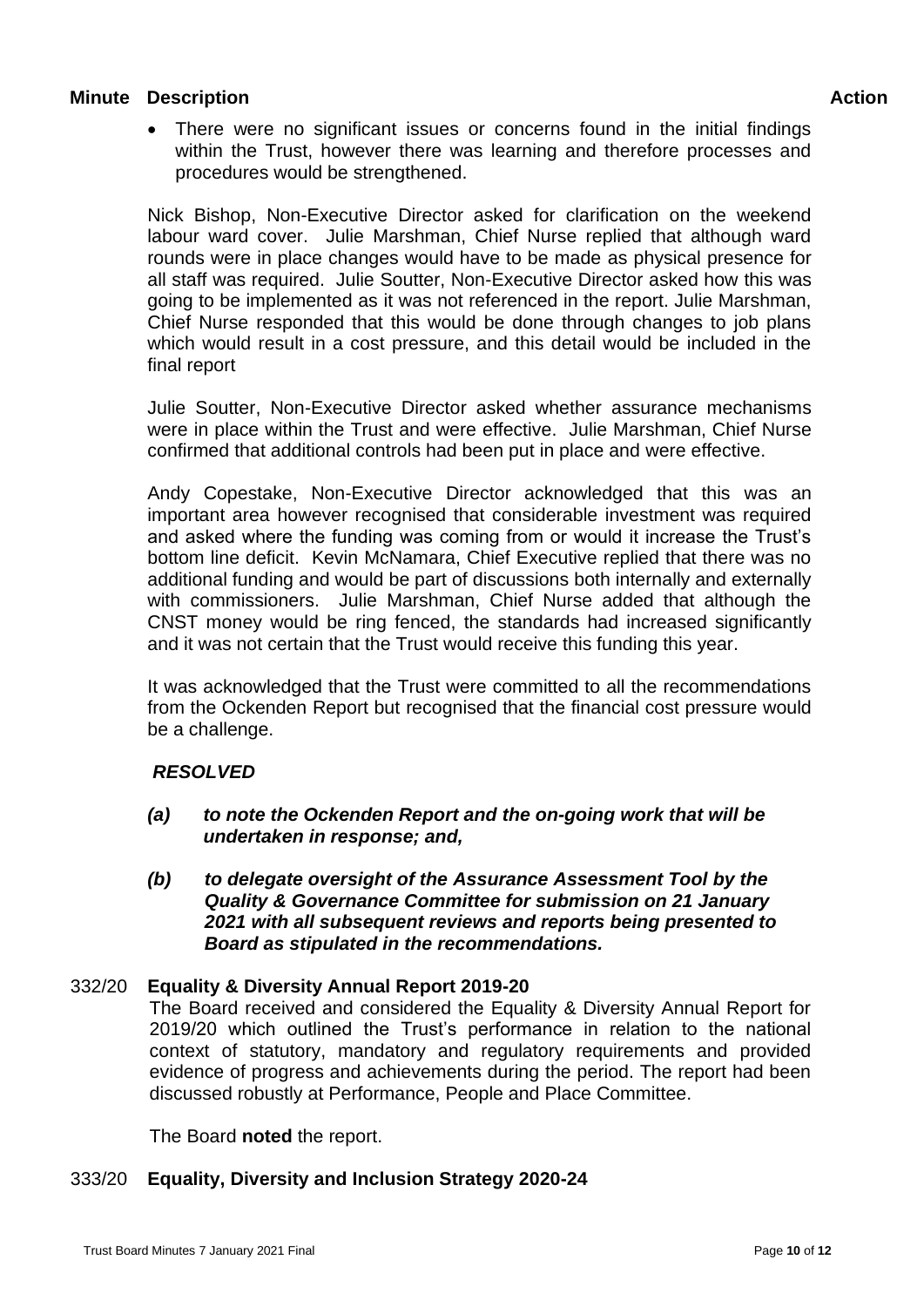The Board received and considered the Equality, Diversity & Inclusion (EDI) Strategy which outlined how the Trust would be guided in the delivery of its vision and goals for EDI over the next four years. A work plan would be produced by the EDI Lead which would go through Executive Committee and Performance, People and Place Committee.

Lizzie Abderrahim, Non-Executive Director commented that there had been discussions around a Board pledge and would not like to lose the opportunity for this to happen. Liam Coleman, Chair agreed and to ensure that the topic was given time and space for an in-depth discussion would incorporate it into a future Board Workshop.

#### **Action : Chair**

Julie Soutter, Non-Executive Director questioned whether the trust already involved patients, carers and service users in the design of services and pathways as referenced in a year 3-4 achievement. Kevin McNamara, Chief Executive explained that some areas where better than others in user involvement however approach was not from a diversity perspective. The new roles of EDI Lead and Head Of Patient Experience and Engagement would strengthen community input, as well as governor input.

The Board congratulated all those involved in producing the EDI Strategy.

### *RESOLVED*

### *to approve the Equality, Diversity and Inclusion Strategy 2020-24.*

#### 334/20 **Responsible Officer's Annual Report on Appraisal and Revalidation**

The board received and considered the Responsible Officer's Annual Report on Appraisal and Revalidation and provided assurance that the statutory functions of the Responsible Officer were being appropriately and adequately discharged.

Liam Coleman, Chair asked if the systems and controls for oversight to ensure visibility of compliance in all areas were effective. Charlotte Forsyth, Medical Director gave assurance that robust oversight was in place.

There followed a discussion on what the governance arrangements were for reporting to the Board, or equivalent governance group, in respect of concerns about a doctor. It was noted that when the Trust took action to exclude or restrict practice this involved a group of appropriate and senior individuals and included robust challenge and scrutiny however there was not a specific governance route for oversight for quality assurance at Board level, except for the this annual report. It was agreed to strengthen this part of the process and formulate an appropriate route for endorsement by the Board.

## **Action : Medical Director**

#### CF

# *RESOLVED*

#### *(a) to note and accept the summary; and*